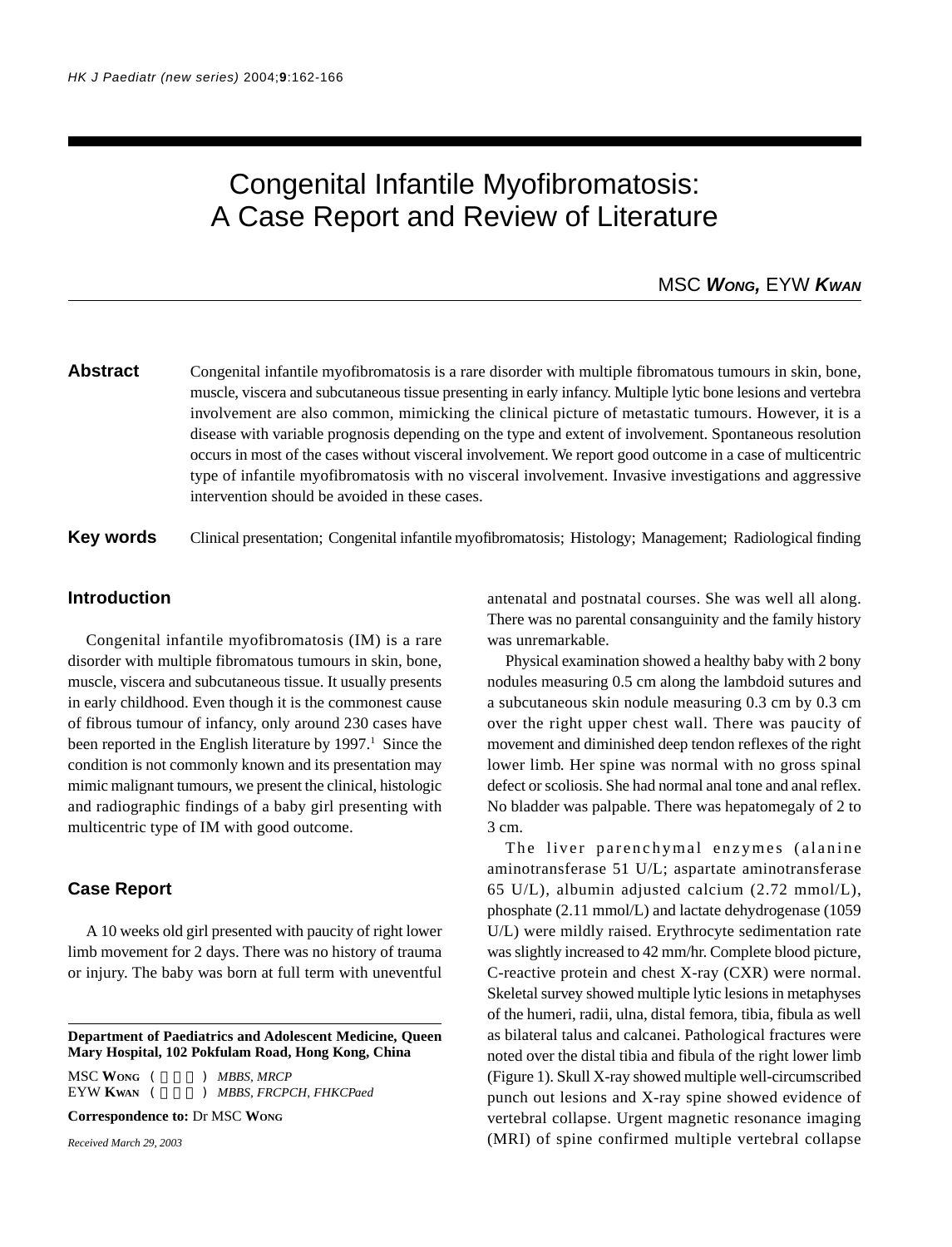

**Figure 1** X-ray lower limbs showing multiple lytic lesions.

involving C5, C7 and T8, T10-12 with no spinal cord or nerve root compression (Figure 2). Post-contrast images showed ring enhancing lesions in the left erector spinae muscle but no bony erosion in the adjacent vertebrae (Figure 3). The working diagnosis at that time included disseminated tuberculosis, leukaemia, Langerhan cell histiocytosis, soft tissue sarcoma with metastasis, neuroblastoma with metastasis and myofibromatosis. Bone marrow aspirate and trephine biopsy were normal, excluding histiocytosis and leukaemia. Urine for VMA and HVA was within normal range excluding neuroblastoma. Ultrasound guided (USG) biopsy of the left erector spinae muscle was performed and the smear and culture for AFB were negative. Histopathology report revealed plump spindle cells arranged in interlacing bundles, whorls and stellate arrangement. Some of the cells have eosinophilic cytoplasm. Most of the cells are strongly positive for actin and vimentin and negative for desmin. These features were compatible with myofibromatosis. Skin biopsy of the chestwall nodule revealed features of myofibroma. Bone biopsy of the left tibial bone was also suggestive of myofibromatosis. USG brain and abdomen and



**Figure 2** MRI spine showing multiple vertebral collapse.



**Figure 3** MRI spine showing ring enhancing lesions in the left erector spinae muscle.

echocardiogram were performed to look for visceral involvement. They were all normal.

In view of the absence of visceral involvement, the patient was treated conservatively and was regularly followed up in paediatrics and orthopaedics clinics. The bony nodules over the skull increased in size in the first half-year while new subcutaneous and bony nodules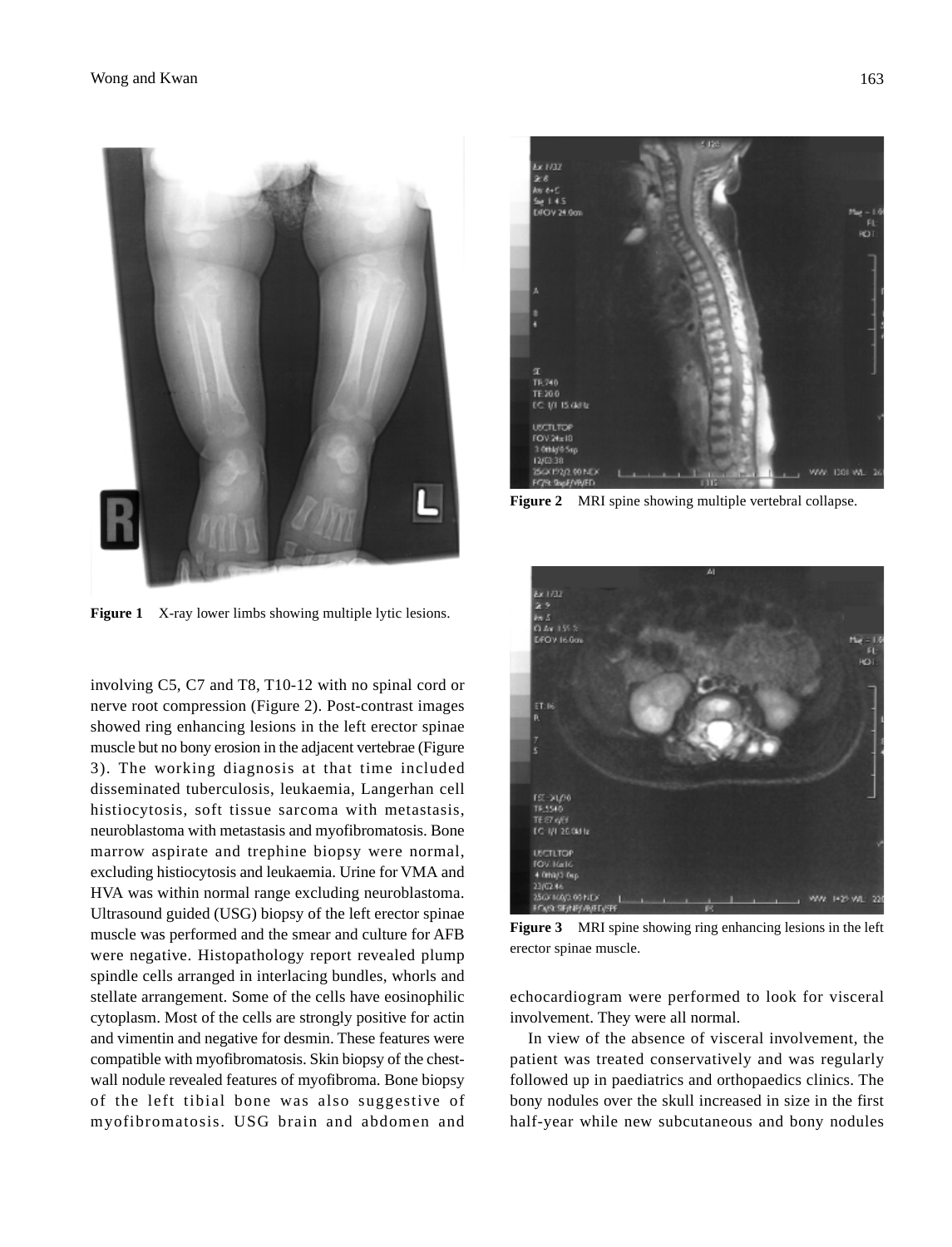developed during the first year of life. There was gradual regression in the second year of life. Neurological examination of the lower limbs was completely normal at 6 months of age. She had gross motor delay at 5 months of age and regular physiotherapy training was commenced with gradual improvement. Formal developmental assessment at 18 months of age showed normal development. Skeletal survey at one year of age, serial USG brain and abdomen at 6 months and 18 months were all normal. She had normal growth parameters at 25 months of age with head circumference and body weight in the 50th percentile and body height in the 25th percentile. Latest review by orthopaedic surgeon at 27 months of age showed no lower limb mal-alignment. Full range of movement was demonstrated in all joints of upper and lower limbs. X-ray of bilateral upper and lower limbs showed almost complete regression of lesion (Figure 4).



**Figure 4** X-ray bilateral lower limbs showing almost regression of lesions.

# **Discussion**

#### *Classification*

Infantile myofibromatosis was first described by Stout in 1954 as congenital generalised fibromatosis<sup>2</sup> and was renamed as infantile myofibromatosis by Chung and Enzinger in 19813 to emphasise the microscopic resemblance to smooth muscle tissue and frequent occurrence in both newborns and older infants. More than 230 cases had been reported by 1997.<sup>1</sup> Sixty percent of IM were noted at or shortly after birth and 88% occurred before 2 years of age.3,4

According to Wiswell, IM could be divided into 2 types – solitary and multicentric, with a further subdivision into the presence or absence of visceral involvement.<sup>5</sup> The solitary type that accounted for 50% of the cases, was defined by the presence of one nodule occurring most commonly in the skin, muscle, bone or subcutaneous tissue. There was a male preponderance of 1.7:1 in both types.<sup>5</sup> Our index case had multicentric type of IM without visceral involvement.

#### *Clinical Presentations*

The clinical manifestation depends upon the number and the location of the lesions. Any organ or tissue may be involved. The tumours can range in size from 0.5 to 7 cm and the lesions can vary in number from 1 to more than 100.5 Around 20% of the solitary form appeared in older individuals.3,5 According to Wiswell's review of 170 patients with IM, 53% of patients (90/170) presented with multiple lesions. Visceral involvement was more common in the multicentric type, occurring in 37% of those with multiple lesions.5 A more recent review by Zeller et al of all reported cases up to 1997 showed a similar pattern.<sup>1</sup> The common sites of visceral involvement were the lung, heart, gastrointestinal tract, pancreas, and liver.<sup>5</sup> Lung involvement seemed to carry grave prognosis with mortality of 80%.1,6 Bony lesions were quite commonly seen, occurring in 60% of the cases.<sup>7</sup> The common sites of bone involvement included the femur, tibia, rib, pelvis, spine (usually the vertebral body) and skull. Involvement of the central nervous system was extremely rare. However, there had been more recent reports on involvement of the spinal canal.8,9 Our index patient had the typical clinical presentation of subcutaneous and bony nodules without visceral involvement. The paucity of movement of her right lower limb could be accounted for by the pathological fractures over the right distal tibia and fibular.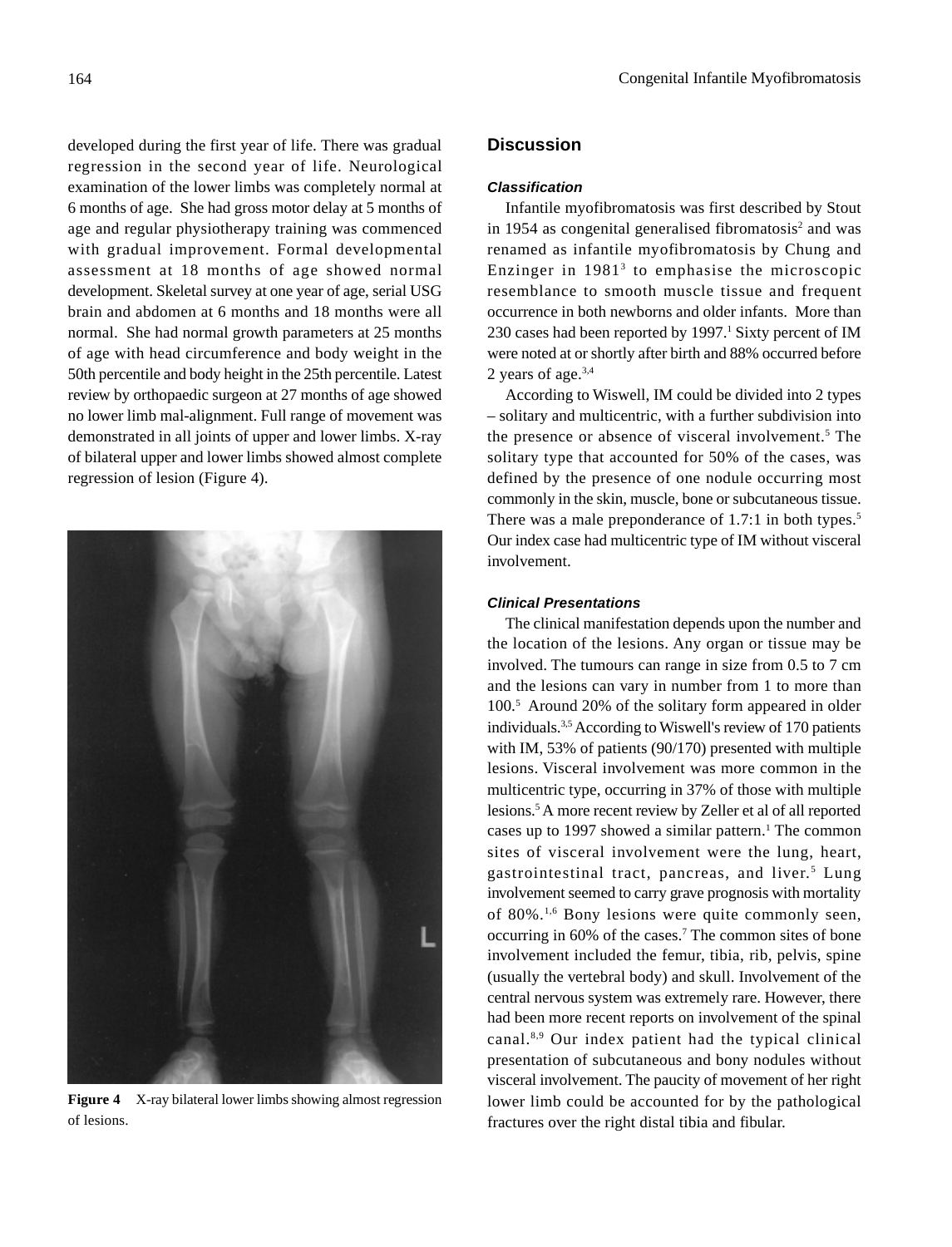#### *Etiology*

The etiology of IM is so far unknown. Some authors proposed that it might be due to fetal stimulation by estrogenic hormone, due to proliferation of lesions similar to myofibromatosis in guinea pigs after administration of the hormone.10 More recently, very high urinary basic fibroblast growth factor levels were observed in an infant with multicentric IM with visceral involvement, suggesting that abnormal angiogenic stimulation originating in the pericytes might result in myofibroblastic proliferation and myofibromatosis.11 Although most cases seemed to be sporadic, several families with IM in more than 1 family member had been reported.<sup>12-16</sup> There were consanguinity in 3 families<sup>13,14,16</sup> favouring autosomal recessive mode of inheritance; while reports of IM in half-siblings and successive generations<sup>12</sup> supported an autosomal dominant inheritance. There was no genetic loci identified yet but one recent report revealed a pseudodiploid karyotype with an interstitial deletion of the long arm of chromosome 6, del(6)(q12q15) as the sole anomaly.<sup>17</sup>

#### *Diagnosis*

#### *Radiological Investigations*

Radiological investigations are not always helpful in confirming the diagnosis but are very important in assessing the extent of disease and in monitoring the clinical course. Common findings of bone lesions on plain X-ray include well-defined lytic lesions with or without sclerotic borders. The metaphysis is usually involved for lesions in tubular bones with pathological fracture as an associated finding.<sup>7</sup> The lesions have variable appearance on computed tomography (CT) or MRI scans. CT scans show a low density region on a precontrast scan, with homogeneous enhancement after iodine injection.18 MRI features are nonspecific including low signal on T-1 weighted images $14,19$ and high-density foci $19,20$  on T-2 weighted images.

Our index patient had the characteristic X-ray findings of multiple lytic lesions in metaphysis of long bones and pathological fractures. The diminished deep tendon reflexes in the right lower limb at presentation could not be accounted for by the absence of spinal cord or nerve root compression in her MRI spine. However, the deep tendon reflexes of the right lower limb normalised on follow up.

#### *Histology*

Making the definitive diagnosis usually depends on histology from adequate tissue samplings. Macroscopically, the nodule is usually well encapsulated and circumscribed.

Microscopically, each nodule has a central and peripheral zone. The peripheral area consists of spindle cells with eosinophilic cytoplasm and ovoid nuclei arranged in welldemarcated short bundles and fascicles resembling smooth muscle. The central portion consists of less differentiated rounder cells with pale cytoplasm and basophilic, small round nuclei, often arranges in a haemangiopericytomalike pattern.<sup>3,12</sup> The intermediate cellular differentiation is indicated by its specific immunocytochemical staining. It usually stains positive for vimentin (indicating mesenchymatous differentiation and fibroblast nature) and actin, but negative for desmin (smooth muscle marker) and S-100 protein. Our index patient also had this typical histological finding and immunocytochemical staining.

#### *Prognosis*

The usual clinical course of the solitary form is initial rapid growth followed by spontaneous regression within the first 2 years. The recurrence rate of solitary lesion after excision was reported to be 7-10%.<sup>3,5</sup> In multicentric form without visceral involvement, the prognosis is also excellent with expected spontaneous regression of nodules in one to two years or not recurring after surgical excision.<sup>3,5</sup> Spontaneous regression was observed in around 30-60% of patients with multicentric disease, though initial increase in size and number might occur.<sup>5</sup> The mortality rate was zero in the solitary group and 1.3% in the multicentric group without visceral involvement.<sup>1</sup>

Visceral lesions are associated with significant morbidity and mortality, and deaths usually result from complications of the visceral involvement. The mortality rate in multicentric form with visceral involvement was as high as 76%.1,5 Thirty-three percent of such infants died in the first four months of life from vital organ dysfunction, failure to thrive or infection. More recent studies showed that unfavorable prognosis was more related to the extent and location of visceral lesions, rather than to their presence alone.21 Moore recently proposed that disease regression could be predicted by MRI findings of a collapsed rim of low intensity around a central focal area of very intense signal on T2-weighted images.<sup>20</sup>

#### *Management*

No established management protocol exists. Conservative management is usually adopted for those without visceral involvement and complications. Periodic clinical and radiological re-evaluation with chest X-ray, skeletal survey, ultrasonogram, CT scans, contrast study of the gastrointestinal tract and echocardiogram is warranted